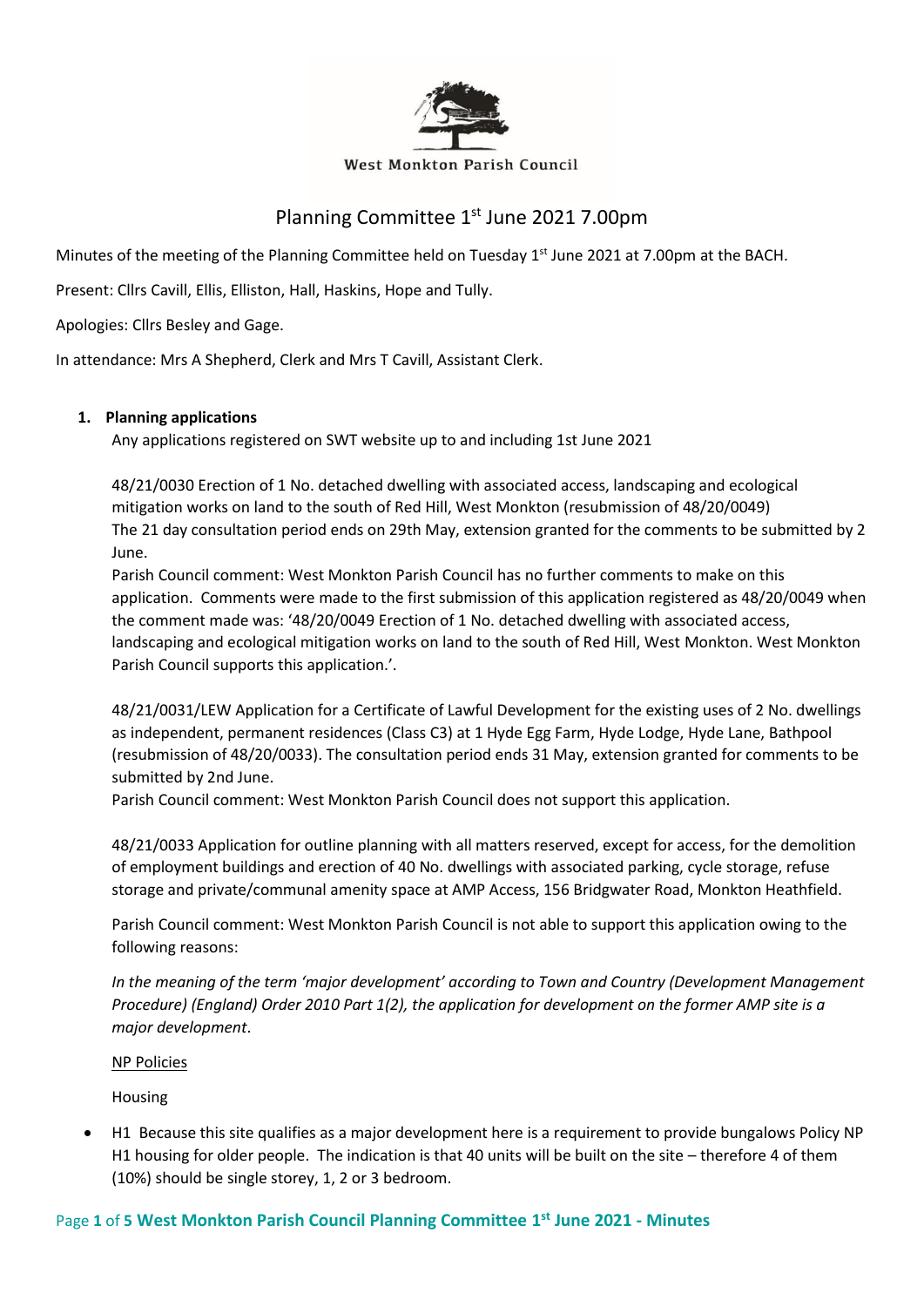- H2 Refuse bin storage. Two blocks of apartments are indicated suitable bin space should be included in the plans, car parking indicated, no bin space indicated for apartments.
- Emerging revised policy orientation of dwellings should be to maximise solar gain, rather than line up in parallel to Pippin Road.

Transport Policy T1 - links have been indicated on the plans to link with the existing footpath network.

Employment E5 – fibre to the premises for all units must be provided.

Recreation and Environment

- Dark Skies R1. No lighting scheme referenced but sensitive lighting (downlit, LED) needs to be provided throughout the site, using narrow spectrum bulbs and avoiding white and blue light. Light spill should be minimized. Emerging revised policy would apply to external lighting around garages.
- Green space and Wildlife R2. Whilst a strong case is made for the removal of the bund on three sides of the site, the mature multi-stemmed oak tree T1 at the entrance to the site should be retained if at all possible or if not, in accordance with emerging revised policy, should be replaced like with like in a ratio of at least 2:1. Tree branches should be retained on site for wildlife habitat and natural decomposition. Whilst accepting the bund will need to be removed owing to the contamination risk, hedgerows should be reinstated wherever possible, and new green space included in the plans for support of Somerset Pollinator Plan. No restoration of lost trees and hedgerows is shown in the submission.
- Flood attenuation R3. Provision of water butts or other rain capture methods with properties, retention of surrounding ditches, large area of hard standing for parking and garages should be semi-permeable. No rain capture arrangements shown on indicative plans.
- Recreation and community facilities R4. It's a small site so suggest there could be a contribution, to be made before first occupation, to improving local community spaces such as outdoor gym, bmx track, community café on the canal.
- Emerging policy H6 Trees and hedgerows. The area classified on the plan as woodland should be retained. Any trees labelled on plan that are removed need to be replaced like for like 2:1. Tree T1 should be retained: report indicates it is likely to 'fall to the scheme'. Part of the scrub has been identified as being part of a wider contiguous habitat strip which should therefore be retained ss a wildlife corridor. No indication of any retention/replacement of trees hedgerows shown in application.
- Provision of net gain on the site should be encouraged by requiring bat box installation and/or bat bricks at appropriate height and locations, plus 8 bird boxes are required for a development of this size. No indication in the submission of how biodiversity net gain (NPPF) will be achieved.
- Mitigation could be covered by the Construction Environmental Management Plan (CEMP) e.g. not allowing light spillage into hedge rows and other naturally dark areas during construction, no night lights, escape planks from trenches or pooled water.

Planning Statement as submitted

No mention of NP

Ref paras:

2.10 no Local Centre has been delivered, so can't use argument of nearby facilities to increase density of the site. Rob Hart, Persimmon has stated the Local Centre 'will not be built'. Site as indicated is too dense, and resultant vehicles associated with the units will clog up surrounding streets nearby by on-street parking, with result problems for access by emergency vehicles.

4.15 removal of spoil and underground tank, cause for environmental concern.

Contamination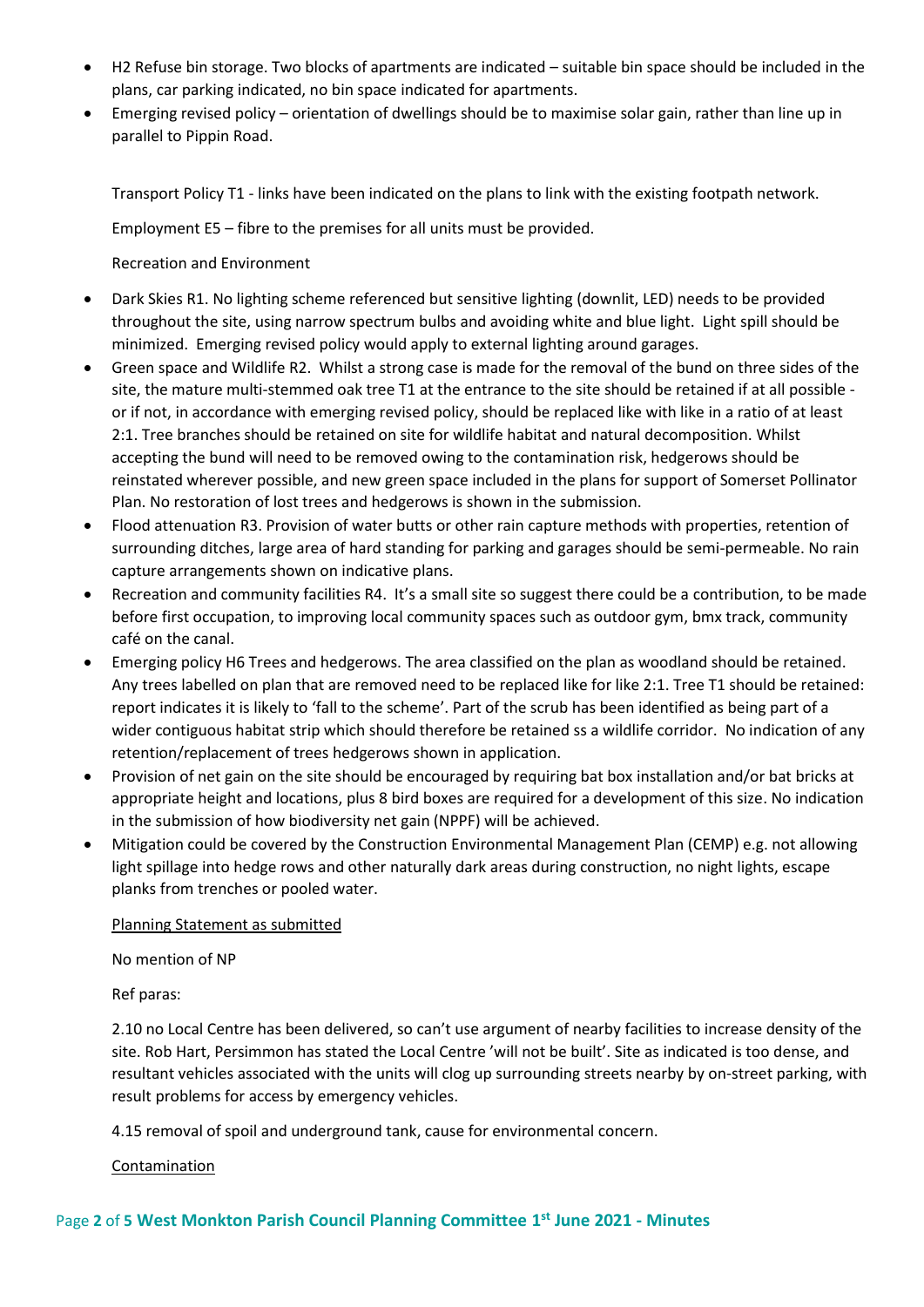Needs a remediation strategy- not included in submission.

Sub soil in bund – suggest remove from site rather than use as sub-base in landscaping, to avoid negative impact on gardens associated with individual units and communal gardens for aprtments.

Radon barriers.

Site needs to be cleared of all rubbish in the bunds

**Other** 

EV Charging points in public car parking spaces

Phosphate mitigation not shown or calculated.

There should be a second exit/entrance to the site for emergency vehicles.

48/21/0035/A Display of 1 No. internally illuminated fascia sign and 3 No. non-illuminated retro frame signs at Currys, Hankridge Way, Taunton.

Parish Council comment: West Monkton Parish Council has no comment to make on this application other than to recommend that the illuminated sign is switched off when the store is not in use.

## **2. Consultations**

## **Any consultations received up to and including 1st June 2021**

Ruishton Neighbourhood Plan Regulation 14 Consultation: [https://ruishton.org.uk/parish](https://ruishton.org.uk/parish-council/neighbourhood-plans/)[council/neighbourhood-plans/](https://ruishton.org.uk/parish-council/neighbourhood-plans/) Deadline 7th June 2021.

No specific comments on the Neighbourhood Plan were identified. It was agreed that a response would be sent confirming the Parish Council's support and offering to share the Parish Council's knowledge and skills as /when Ruishton PC receives any applications for major development.

Local Authority Remote Meetings: The Government is running a Call for Evidence on the use / provision of remote meetings. NALC and SALC is encouraging all Somerset Councils to participate in this survey. [https://www.gov.uk/government/consultations/local-authority-remote-meetings-call-for-evidence Deadline](https://www.gov.uk/government/consultations/local-authority-remote-meetings-call-for-evidence%20Deadline%2017%20June%202021)  [17 June 2021.](https://www.gov.uk/government/consultations/local-authority-remote-meetings-call-for-evidence%20Deadline%2017%20June%202021)

The online survey for this consultation was completed and submitted at the meeting.

Improving broadband for Very Hard to Reach premises. The Government are consulting on Improving broadband for Very Hard to Reach premises. [https://www.gov.uk/government/consultations/improving](https://www.gov.uk/government/consultations/improving-broadband-for-very-hard-to-reach-premises%20Deadline%2011th%20June%202021)[broadband-for-very-hard-to-reach-premises Deadline 11th June 2021.](https://www.gov.uk/government/consultations/improving-broadband-for-very-hard-to-reach-premises%20Deadline%2011th%20June%202021)

The consultation was discussed. It was agreed that Councillors would review the consultation in advance of the June Parish Council meeting when a decision would be made as to whether to respond to the consultation.

MHCLG Electronic Communications Infrastructure Consultation

[https://www.gov.uk/government/consultations/changes-to-permitted-development-rights-for-electronic](https://www.gov.uk/government/consultations/changes-to-permitted-development-rights-for-electronic-communications-infrastructure-technical-consultation/changes-to-permitted-development-rights-for-electronic-communications-infrastructure-technical-consultation%20Deadline%2014th%20June%202021)[communications-infrastructure-technical-consultation/changes-to-permitted-development-rights-for](https://www.gov.uk/government/consultations/changes-to-permitted-development-rights-for-electronic-communications-infrastructure-technical-consultation/changes-to-permitted-development-rights-for-electronic-communications-infrastructure-technical-consultation%20Deadline%2014th%20June%202021)[electronic-communications-infrastructure-technical-consultation Deadline 14th June 2021.](https://www.gov.uk/government/consultations/changes-to-permitted-development-rights-for-electronic-communications-infrastructure-technical-consultation/changes-to-permitted-development-rights-for-electronic-communications-infrastructure-technical-consultation%20Deadline%2014th%20June%202021) The consultation was discussed and it was agreed that an email response to the consultation should be submitted rather than completing the online survey which included technical questions. Clerk to draft a response and circulate it to Councillors in advance of the Parish Council meeting for approval.

Introduction to Crime Stoppers Charity in the West Country – Appeal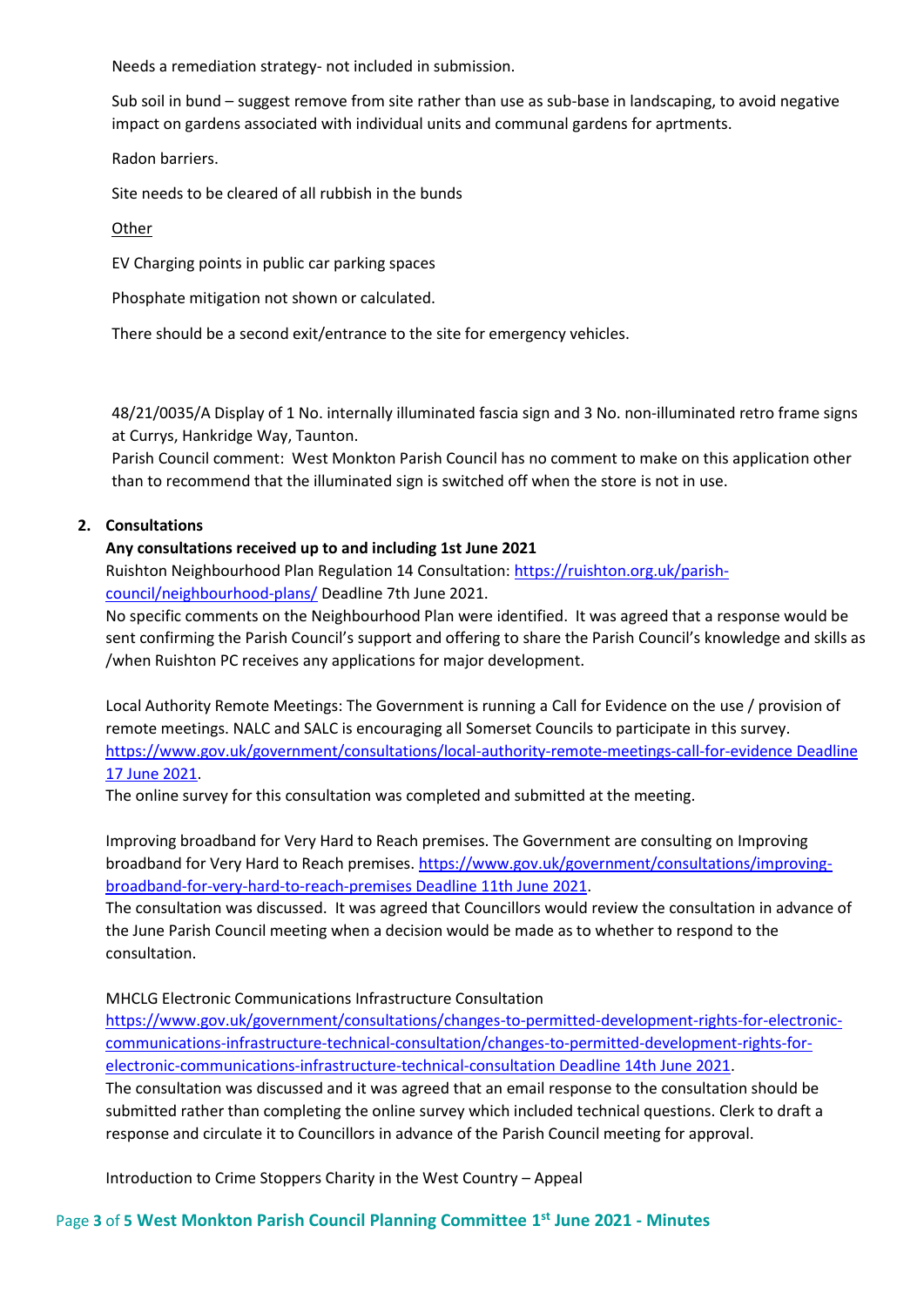[https://crimestoppers-uk.org/campaigns-media/news/2021/may/one-call](https://crimestoppers-uk.org/campaigns-media/news/2021/may/one-call-can?fbclid=IwAR3VfocWkDIrIDNeWC8O1A_BQPdkDNrz1FjFhllAezgMnesQecd9IhXeJn0)[can?fbclid=IwAR3VfocWkDIrIDNeWC8O1A\\_BQPdkDNrz1FjFhllAezgMnesQecd9IhXeJn0](https://crimestoppers-uk.org/campaigns-media/news/2021/may/one-call-can?fbclid=IwAR3VfocWkDIrIDNeWC8O1A_BQPdkDNrz1FjFhllAezgMnesQecd9IhXeJn0)

It was agreed to support the Crime Stoppers Charity and share the 'One Call Can' media campaign on the Parish Council Facebook page.

A donation to the charity was discussed, the Planning Committee recommended a donation of £400.00 to be considered as part of the finance report by the Parish Council at its June meeting.

Keep Britain Tidy - Great British Spring Clean – Register PC as a partner. <http://www.gbspringclean.org/> It was agreed to register as a partner of the Great British Spring Clean.

## **3. Local Government Re-Organisation Update**

Cllr Haskins confirmed that letters had been sent to the agreed neighbouring Parish Councils about the Local Government Re-Organisation. Clerk confirmed that positive responses had been received so far from Creech St Michael, Cheddon Fitzpaine, Bishops Lydeard and Cothelstone and Kingston St Mary Parish Councils who have all confirmed that an item will be added to their June meeting agendas. Kingston St Mary PC have invited representatives of the PC to attend the meeting on 14<sup>th</sup> June. Cllr Haskins and the Clerk will join the meeting.

## **4. Sports Pitches Update**

Cllr Hall provided an update. The Sports Pitches were discussed with Simon Fox at SWT during the WM Liaison meeting. Simon Fox is retrieving the information required to feedback to the FA / Sports England. Once the FA / Sports England are satisfied that there is sufficient junior football pitch provision for future need they will confirm their support for changing the MH1 pitches to rugby and cricket.

### **5. Neighbourhood Plan Progress Update**

Assistant Clerk provided an update on progress with the Neighbourhood Plan. All the responses to the regulation 14 consultation have been incorporated into the draft revised NP. The NPPF references have been updated. Mike Batsch (CFPC) is now reviewing and proofreading the document. The intention is that both Parish Councils approve the revised NP at their June PC meetings to that it can progress through the next stage of consultation.

A HRA is required on the revisions. The HRA needs to go to Natural England which may hold things up. The HRA is going to be done by SWT and sent to Natural England at the same time as the next stage of consultation takes place.

All Councillors agreed to look at the draft revised NP in advance of the June PC meeting, in particular paying attention to the two new policies and the new (blue) text in the document.

### **6. Community**

### **To consider funding opportunities.**

Clerk outlined a new funding opportunity. SCC have allocated £10m of funding for spend on the recovery from Coronavirus, £500k of the funding has been allocated to Parish and Town Councils. The funding will be focused on opening up safely and reconnecting the community. Further information about the grant limits and how to apply is expected to be available in the next couple of weeks. It is anticipated that grant applications will be administered by SALC.

In preparation for further information being available, it was agreed that thought should be given to making an application and what the application could seek to fund.

### **7. Farriers Green Picnic Benches options**

Clerk shared some picnic bench options with a view to three being placed at Farriers Green. The purchase of three recycled plastic picnic benches with suitable anchoring was recommended for consideration by the Parish Council at its June meeting.

### **8. Country Park**